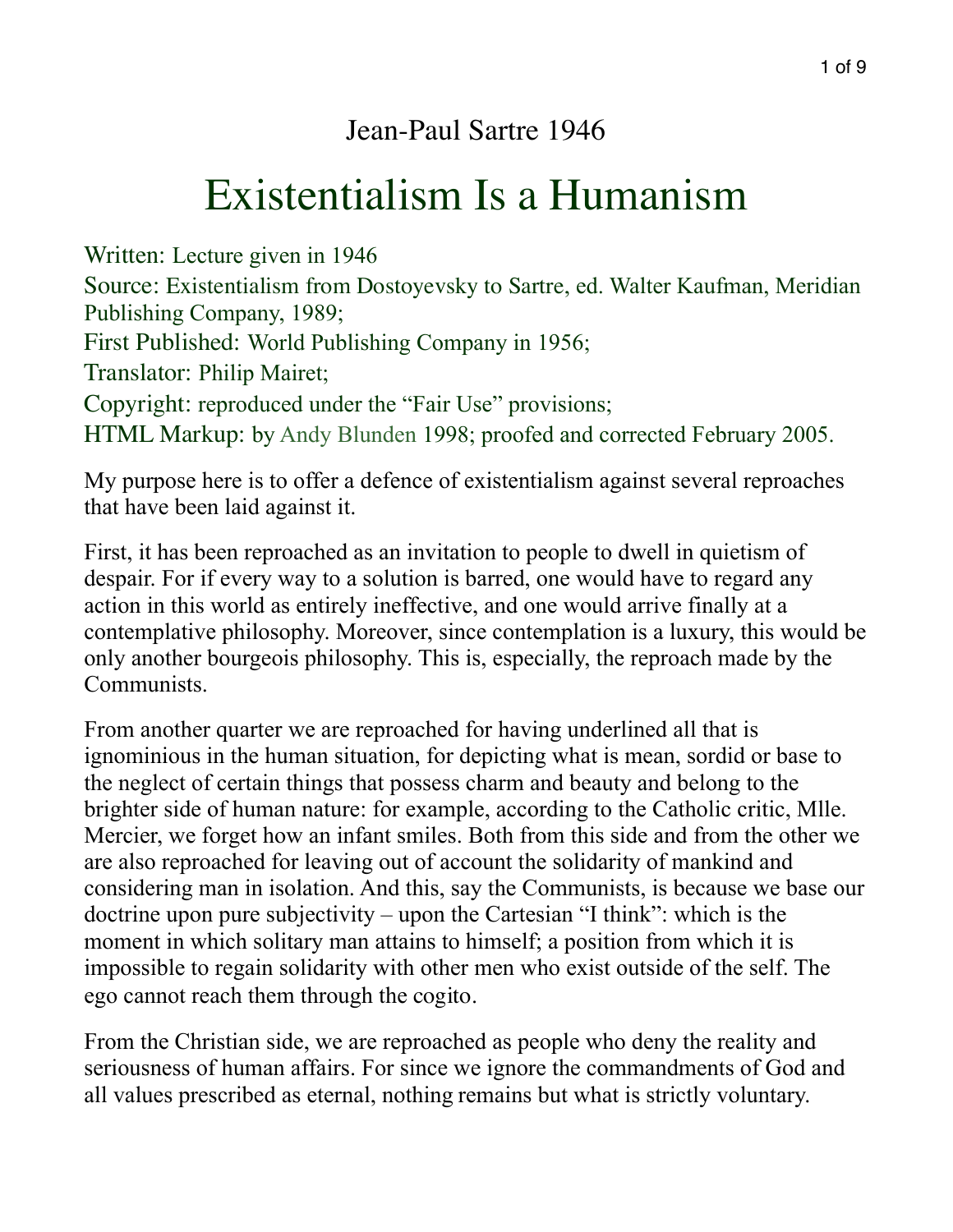Everyone can do what he likes, and will be incapable, from such a point of view, of condemning either the point of view or the action of anyone else.

It is to these various reproaches that I shall endeavour to reply today; that is why I have entitled this brief exposition "Existentialism is a Humanism." Many may be surprised at the mention of humanism in this connection, but we shall try to see in what sense we understand it. In any case, we can begin by saying that existentialism, in our sense of the word, is a doctrine that does render human life possible; a doctrine, also, which affirms that every truth and every action imply both an environment and a human subjectivity. The essential charge laid against us is, of course, that of over-emphasis upon the evil side of human life. I have lately been told of a lady who, whenever she lets slip a vulgar expression in a moment of nervousness, excuses herself by exclaiming, "I believe I am becoming an existentialist." So it appears that ugliness is being identified with existentialism. That is why some people say we are "naturalistic," and if we are, it is strange to see how much we scandalise and horrify them, for no one seems to be much frightened or humiliated nowadays by what is properly called naturalism. Those who can quite well keep down a novel by Zola such as La Terre are sickened as soon as they read an existentialist novel. Those who appeal to the wisdom of the people – which is a sad wisdom – find ours sadder still. And yet, what could be more disillusioned than such sayings as "Charity begins at home" or "Promote a rogue and he'll sue you for damage, knock him down and he'll do you homage"? We all know how many common sayings can be quoted to this effect, and they all mean much the same – that you must not oppose the powers that be; that you must not fight against superior force; must not meddle in matters that are above your station. Or that any action not in accordance with some tradition is mere romanticism; or that any undertaking which has not the support of proven experience is foredoomed to frustration; and that since experience has shown men to be invariably inclined to evil, there must be firm rules to restrain them, otherwise we shall have anarchy. It is, however, the people who are forever mouthing these dismal proverbs and, whenever they are told of some more or less repulsive action, say "How like human nature!" – it is these very people, always harping upon realism, who complain that existentialism is too gloomy a view of things. Indeed their excessive protests make me suspect that what is annoying them is not so much our pessimism, but, much more likely, our optimism. For at bottom, what is alarming in the doctrine that I am about to try to explain to you is – is it not? – that it confronts man with a possibility of choice. To verify this, let us review the whole question upon the strictly philosophic level. What, then, is this that we call existentialism?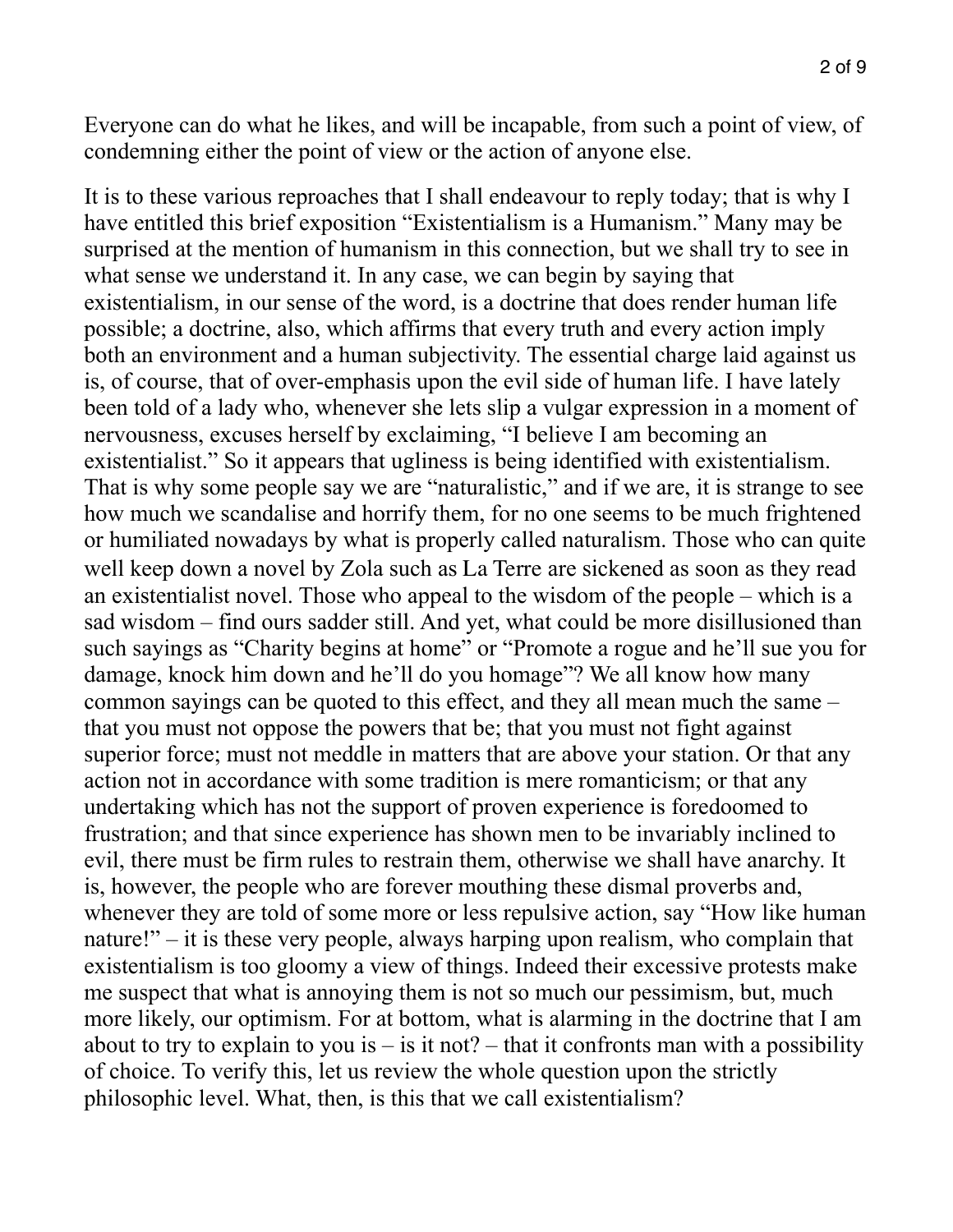Most of those who are making use of this word would be highly confused if required to explain its meaning. For since it has become fashionable, people cheerfully declare that this musician or that painter is "existentialist." A columnist in Clartes signs himself "The Existentialist," and, indeed, the word is now so loosely applied to so many things that it no longer means anything at all. It would appear that, for the lack of any novel doctrine such as that of surrealism, all those who are eager to join in the latest scandal or movement now seize upon this philosophy in which, however, they can find nothing to their purpose. For in truth this is of all teachings the least scandalous and the most austere: it is intended strictly for technicians and philosophers. All the same, it can easily be defined.

The question is only complicated because there are two kinds of existentialists. There are, on the one hand, the Christians, amongst whom I shall name Jaspers and Gabriel Marcel, both professed Catholics; and on the other the existential atheists, amongst whom we must place Heidegger as well as the French existentialists and myself. What they have in common is simply the fact that they believe that existence comes before essence  $-$  or, if you will, that we must begin from the subjective. What exactly do we mean by that?

If one considers an article of manufacture as, for example, a book or a paper-knife – one sees that it has been made by an artisan who had a conception of it; and he has paid attention, equally, to the conception of a paper-knife and to the pre-existent technique of production which is a part of that conception and is, at bottom, a formula. Thus the paper-knife is at the same time an article producible in a certain manner and one which, on the other hand, serves a definite purpose, for one cannot suppose that a man would produce a paper-knife without knowing what it was for. Let us say, then, of the paperknife that its essence – that is to say the sum of the formulae and the qualities which made its production and its definition possible – precedes its existence. The presence of such-and-such a paper- knife or book is thus determined before my eyes. Here, then, we are viewing the world from a technical standpoint, and we can say that production precedes existence.

When we think of God as the creator, we are thinking of him, most of the time, as a supernal artisan. Whatever doctrine we may be considering, whether it be a doctrine like that of Descartes, or of Leibnitz himself, we always imply that the will follows, more or less, from the understanding or at least accompanies it, so that when God creates he knows precisely what he is creating. Thus, the conception of man in the mind of God is comparable to that of the paper-knife in the mind of the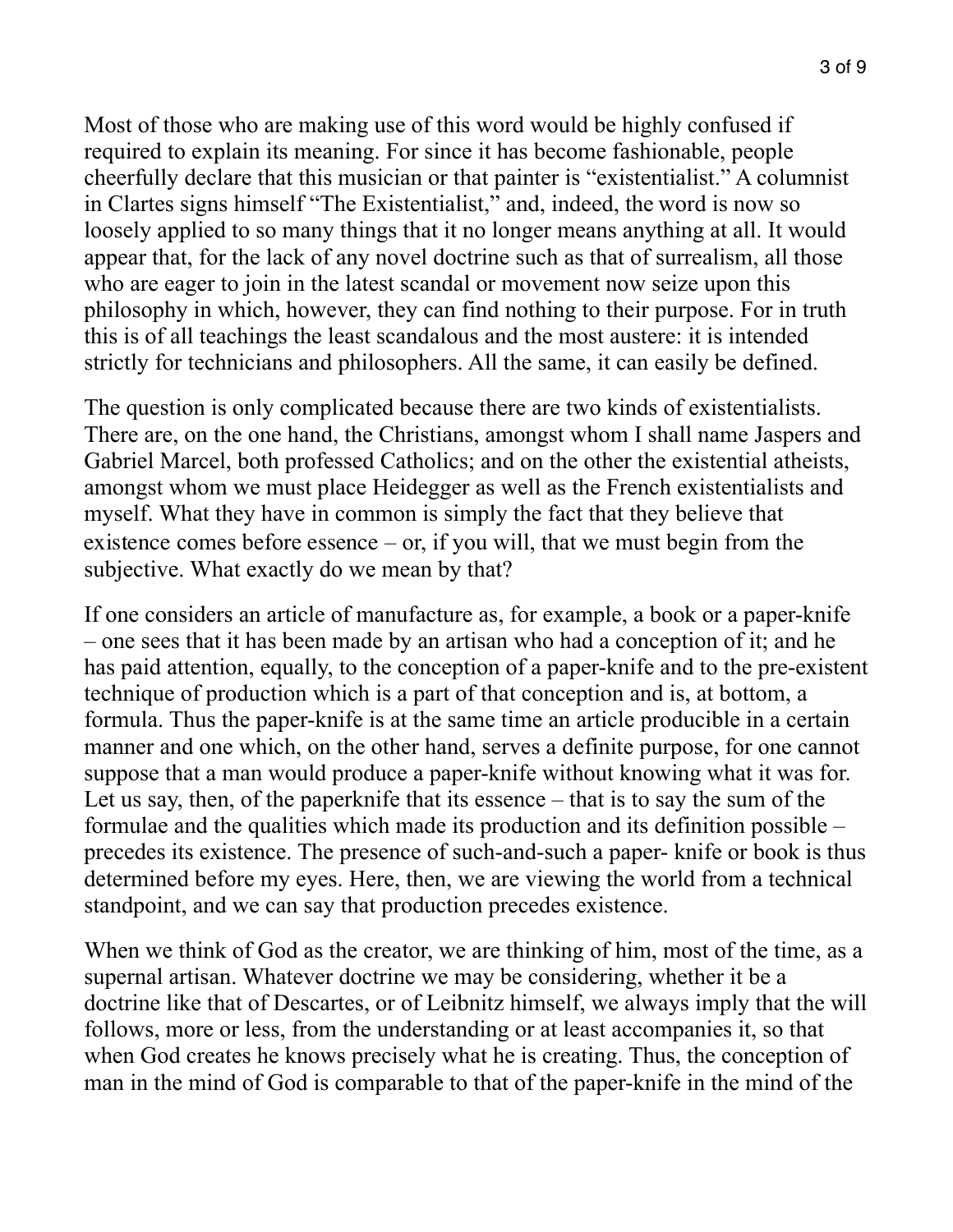artisan: God makes man according to a procedure and a conception, exactly as the artisan manufactures a paper-knife, following a definition and a formula. Thus each individual man is the realisation of a certain conception which dwells in the divine understanding. In the philosophic atheism of the eighteenth century, the notion of God is suppressed, but not, for all that, the idea that essence is prior to existence; something of that idea we still find everywhere, in Diderot, in Voltaire and even in Kant. Man possesses a human nature; that "human nature," which is the conception of human being, is found in every man; which means that each man is a particular example of a universal conception, the conception of Man. In Kant, this universality goes so far that the wild man of the woods, man in the state of nature and the bourgeois are all contained in the same definition and have the same fundamental qualities. Here again, the essence of man precedes that historic existence which we confront in experience.

Atheistic existentialism, of which I am a representative, declares with greater consistency that if God does not exist there is at least one being whose existence comes before its essence, a being which exists before it can be defined by any conception of it. That being is man or, as Heidegger has it, the human reality. What do we mean by saying that existence precedes essence? We mean that man first of all exists, encounters himself, surges up in the world – and defines himself afterwards. If man as the existentialist sees him is not definable, it is because to begin with he is nothing. He will not be anything until later, and then he will be what he makes of himself. Thus, there is no human nature, because there is no God to have a conception of it. Man simply is. Not that he is simply what he conceives himself to be, but he is what he wills, and as he conceives himself after already existing – as he wills to be after that leap towards existence. Man is nothing else but that which he makes of himself. That is the first principle of existentialism. And this is what people call its "subjectivity," using the word as a reproach against us. But what do we mean to say by this, but that man is of a greater dignity than a stone or a table? For we mean to say that man primarily exists – that man is, before all else, something which propels itself towards a future and is aware that it is doing so. Man is, indeed, a project which possesses a subjective life, instead of being a kind of moss, or a fungus or a cauliflower. Before that projection of the self nothing exists; not even in the heaven of intelligence: man will only attain existence when he is what he purposes to be. Not, however, what he may wish to be. For what we usually understand by wishing or willing is a conscious decision taken – much more often than not – after we have made ourselves what we are. I may wish to join a party, to write a book or to marry – but in such a case what is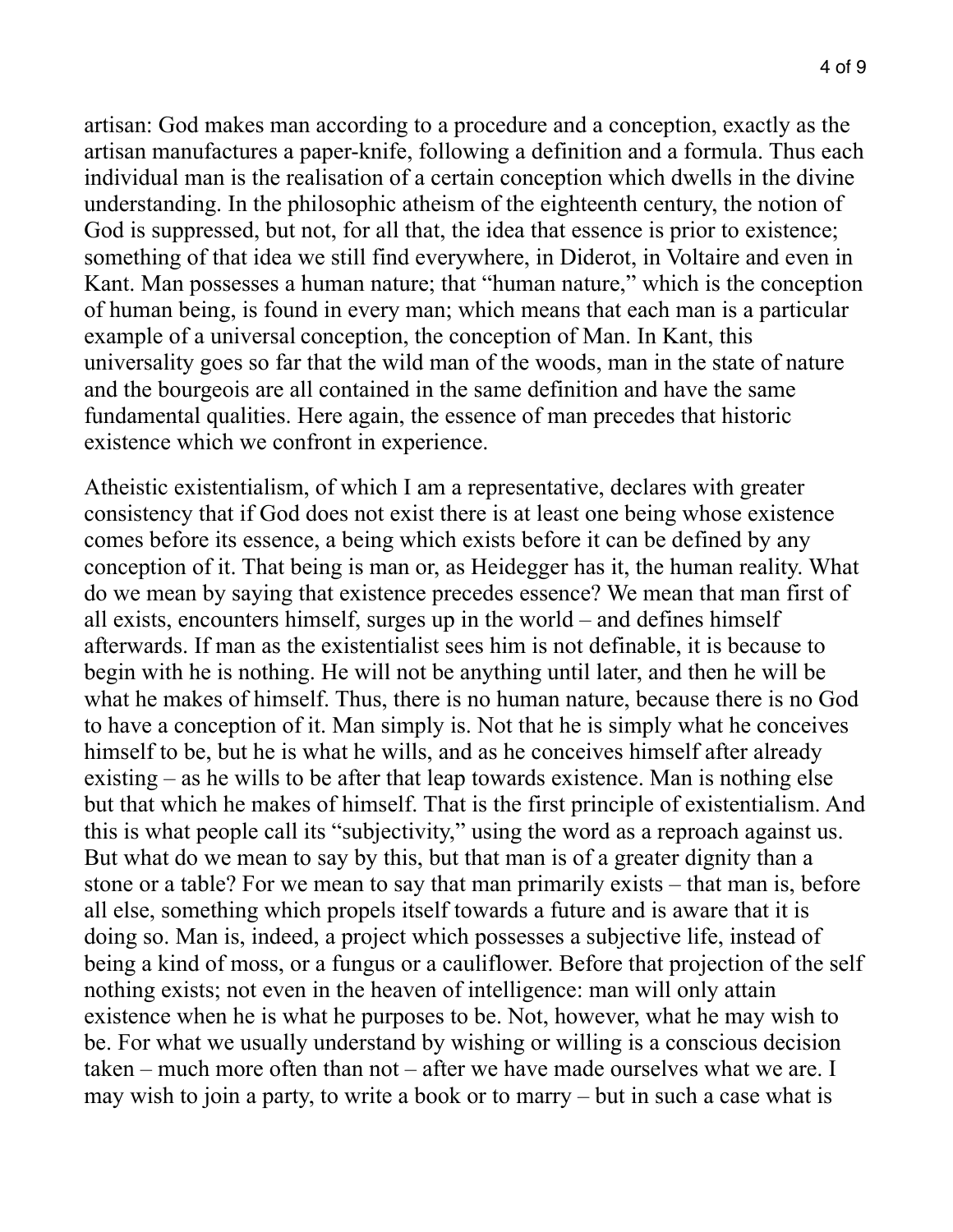usually called my will is probably a manifestation of a prior and more spontaneous decision. If, however, it is true that existence is prior to essence, man is responsible for what he is. Thus, the first effect of existentialism is that it puts every man in possession of himself as he is, and places the entire responsibility for his existence squarely upon his own shoulders. And, when we say that man is responsible for himself, we do not mean that he is responsible only for his own individuality, but that he is responsible for all men. The word "subjectivism" is to be understood in two senses, and our adversaries play upon only one of them. Subjectivism means, on the one hand, the freedom of the individual subject and, on the other, that man cannot pass beyond human subjectivity. It is the latter which is the deeper meaning of existentialism. When we say that man chooses himself, we do mean that every one of us must choose himself; but by that we also mean that in choosing for himself he chooses for all men. For in effect, of all the actions a man may take in order to create himself as he wills to be, there is not one which is not creative, at the same time, of an image of man such as he believes he ought to be. To choose between this or that is at the same time to affirm the value of that which is chosen; for we are unable ever to choose the worse. What we choose is always the better; and nothing can be better for us unless it is better for all. If, moreover, existence precedes essence and we will to exist at the same time as we fashion our image, that image is valid for all and for the entire epoch in which we find ourselves. Our responsibility is thus much greater than we had supposed, for it concerns mankind as a whole. If I am a worker, for instance, I may choose to join a Christian rather than a Communist trade union. And if, by that membership, I choose to signify that resignation is, after all, the attitude that best becomes a man, that man's kingdom is not upon this earth, I do not commit myself alone to that view. Resignation is my will for everyone, and my action is, in consequence, a commitment on behalf of all mankind. Or if, to take a more personal case, I decide to marry and to have children, even though this decision proceeds simply from my situation, from my passion or my desire, I am thereby committing not only myself, but humanity as a whole, to the practice of monogamy. I am thus responsible for myself and for all men, and I am creating a certain image of man as I would have him to be. In fashioning myself I fashion man.

[…]

In the light of all this, what people reproach us with is not, after all, our pessimism, but the sternness of our optimism. If people condemn our works of fiction, in which we describe characters that are base, weak, cowardly and sometimes even frankly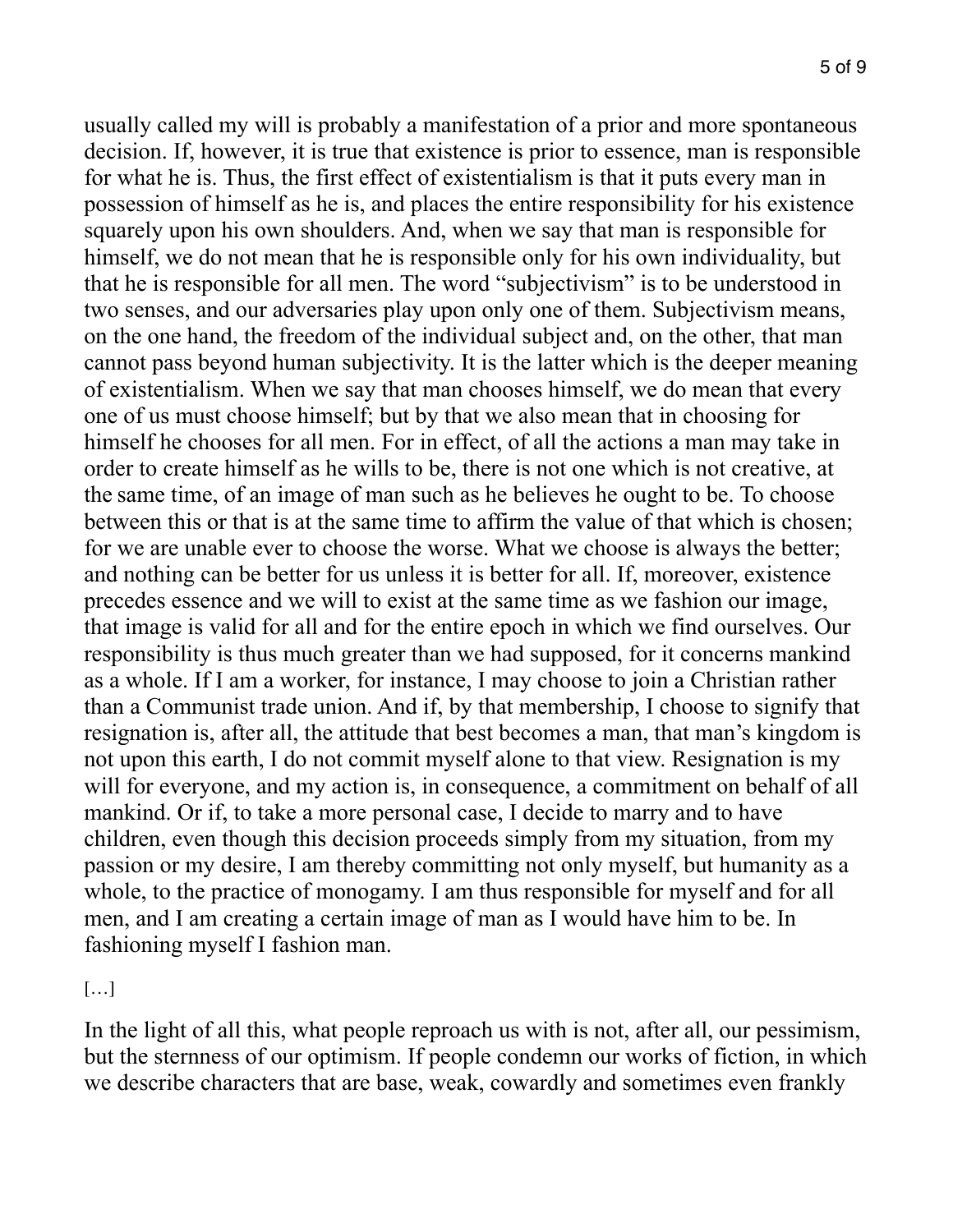evil, it is not only because those characters are base, weak, cowardly or evil. For suppose that, like Zola, we showed that the behaviour of these characters was caused by their heredity, or by the action of their environment upon them, or by determining factors, psychic or organic. People would be reassured, they would say, "You see, that is what we are like, no one can do anything about it." But the existentialist, when he portrays a coward, shows him as responsible for his cowardice. He is not like that on account of a cowardly heart or lungs or cerebrum, he has not become like that through his physiological organism; he is like that because he has made himself into a coward by actions. There is no such thing as a cowardly temperament. There are nervous temperaments; there is what is called impoverished blood, and there are also rich temperaments. But the man whose blood is poor is not a coward for all that, for what produces cowardice is the act of giving up or giving way; and a temperament is not an action. A coward is defined by the deed that he has done. What people feel obscurely, and with horror, is that the coward as we present him is guilty of being a coward. What people would prefer would be to be born either a coward or a hero. One of the charges most often laid against the Chemins de la Liberté is something like this: "But, after all, these people being so base, how can you make them into heroes?" That objection is really rather comic, for it implies that people are born heroes: and that is, at bottom, what such people would like to think. If you are born cowards, you can be quite content, you can do nothing about it and you will be cowards all your lives whatever you do; and if you are born heroes you can again be quite content; you will be heroes all your lives eating and drinking heroically. Whereas the existentialist says that the coward makes himself cowardly, the hero makes himself heroic; and that there is always a possibility for the coward to give up cowardice and for the hero to stop being a hero. What counts is the total commitment, and it is not by a particular case or particular action that you are committed altogether.

We have now, I think, dealt with a certain number of the reproaches against existentialism. You have seen that it cannot be regarded as a philosophy of quietism since it defines man by his action; nor as a pessimistic description of man, for no doctrine is more optimistic, the destiny of man is placed within himself. Nor is it an attempt to discourage man from action since it tells him that there is no hope except in his action, and that the one thing which permits him to have life is the deed. Upon this level therefore, what we are considering is an ethic of action and selfcommitment. However, we are still reproached, upon these few data, for confining man within his individual subjectivity. There again people badly misunderstand us.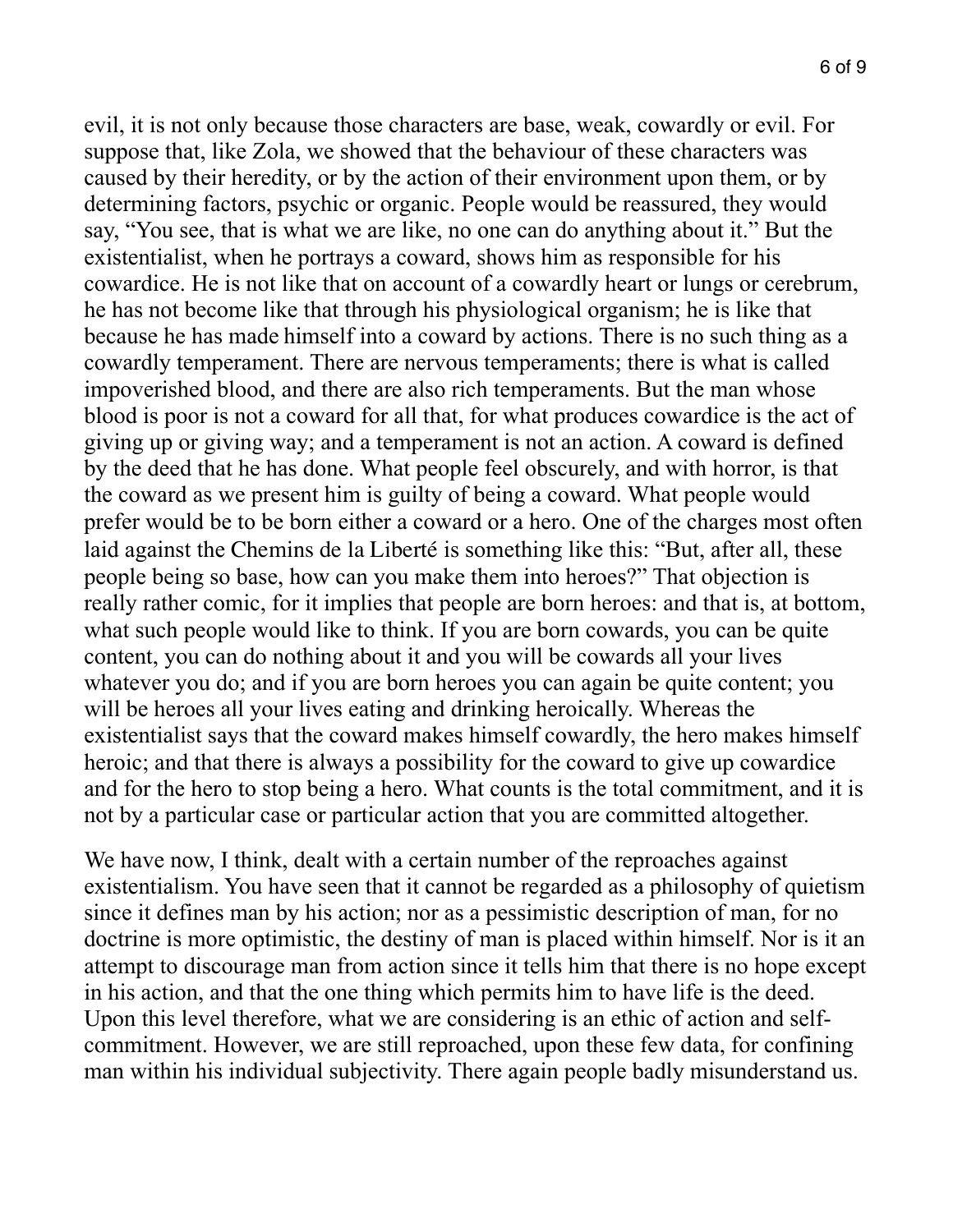In the second place, this theory alone is compatible with the dignity of man, it is the only one which does not make man into an object. All kinds of materialism lead one to treat every man including oneself as an object – that is, as a set of predetermined reactions, in no way different from the patterns of qualities and phenomena which constitute a table, or a chair or a stone. Our aim is precisely to establish the human kingdom as a pattern of values in distinction from the material world. But the subjectivity which we thus postulate as the standard of truth is no narrowly individual subjectivism, for as we have demonstrated, it is not only one's own self that one discovers in the cogito, but those of others too. Contrary to the philosophy of Descartes, contrary to that of Kant, when we say "I think" we are attaining to ourselves in the presence of the other, and we are just as certain of the other as we are of ourselves. Thus the man who discovers himself directly in the cogito also discovers all the others, and discovers them as the condition of his own existence. He recognises that he cannot be anything (in the sense in which one says one is spiritual, or that one is wicked or jealous) unless others recognise him as such. I cannot obtain any truth whatsoever about myself, except through the mediation of another. The other is indispensable to my existence, and equally so to any knowledge I can have of myself. Under these conditions, the intimate discovery of myself is at the same time the revelation of the other as a freedom which confronts mine, and which cannot think or will without doing so either for or against me. Thus, at once, we find ourselves in a world which is, let us say, that of "inter-subjectivity". It is in this world that man has to decide what he is and what others are.

## […]

[Another] objection [to existentialism], stated by saying, "You take with one hand what you give with the other," means, at bottom, "your values are not serious, since you choose them yourselves." To that I can only say that I am very sorry that it should be so; but if I have excluded God the Father, there must be somebody to invent values. We have to take things as they are. And moreover, to say that we invent values means neither more nor less than this; that there is no sense in life a priori. Life is nothing until it is lived; but it is yours to make sense of, and the value of it is nothing else but the sense that you choose. Therefore, you can see that there is a possibility of creating a human community. I have been reproached for suggesting that existentialism is a form of humanism: people have said to me, "But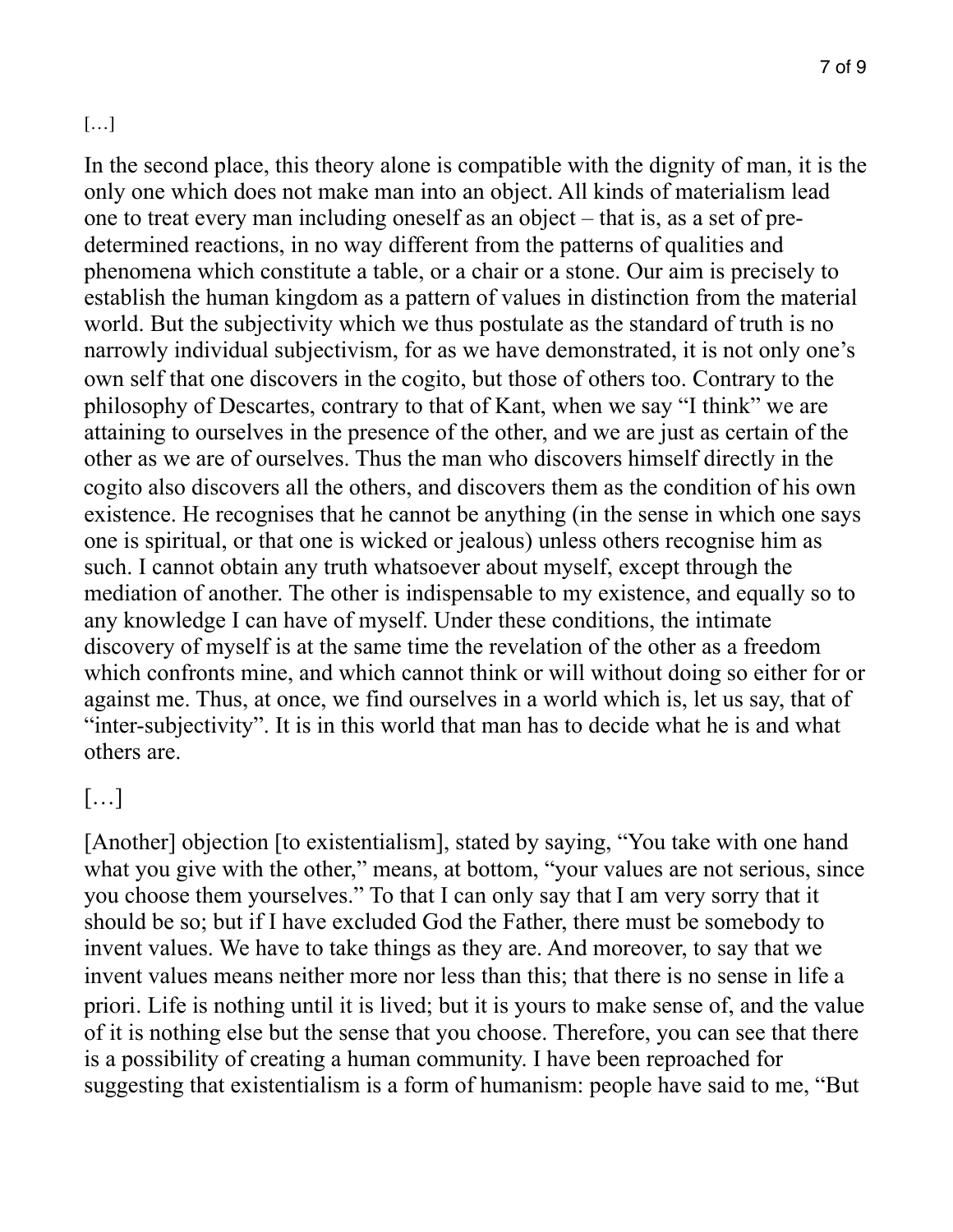you have written in your Nausée that the humanists are wrong, you have even ridiculed a certain type of humanism, why do you now go back upon that?" In reality, the word humanism has two very different meanings. One may understand by humanism a theory which upholds man as the end-in-itself and as the supreme value. Humanism in this sense appears, for instance, in Cocteau's story Round the World in 80 Hours, in which one of the characters declares, because he is flying over mountains in an airplane, "Man is magnificent!" This signifies that although I personally have not built aeroplanes, I have the benefit of those particular inventions and that I personally, being a man, can consider myself responsible for, and honoured by, achievements that are peculiar to some men. It is to assume that we can ascribe value to man according to the most distinguished deeds of certain men. That kind of humanism is absurd, for only the dog or the horse would be in a position to pronounce a general judgment upon man and declare that he is magnificent, which they have never been such fools as to  $d\sigma$  – at least, not as far as I know. But neither is it admissible that a man should pronounce judgment upon Man. Existentialism dispenses with any judgment of this sort: an existentialist will never take man as the end, since man is still to be determined. And we have no right to believe that humanity is something to which we could set up a cult, after the manner of Auguste Comte. The cult of humanity ends in Comtian humanism, shut-in upon itself, and – this must be said – in Fascism. We do not want a humanism like that.

But there is another sense of the word, of which the fundamental meaning is this: Man is all the time outside of himself: it is in projecting and losing himself beyond himself that he makes man to exist; and, on the other hand, it is by pursuing transcendent aims that he himself is able to exist. Since man is thus self-surpassing, and can grasp objects only in relation to his self-surpassing, he is himself the heart and center of his transcendence. There is no other universe except the human universe, the universe of human subjectivity. This relation of transcendence as constitutive of man (not in the sense that God is transcendent, but in the sense of self-surpassing) with subjectivity (in such a sense that man is not shut up in himself but forever present in a human universe) – it is this that we call existential humanism. This is humanism, because we remind man that there is no legislator but himself; that he himself, thus abandoned, must decide for himself; also because we show that it is not by turning back upon himself, but always by seeking, beyond himself, an aim which is one of liberation or of some particular realisation, that man can realize himself as truly human.